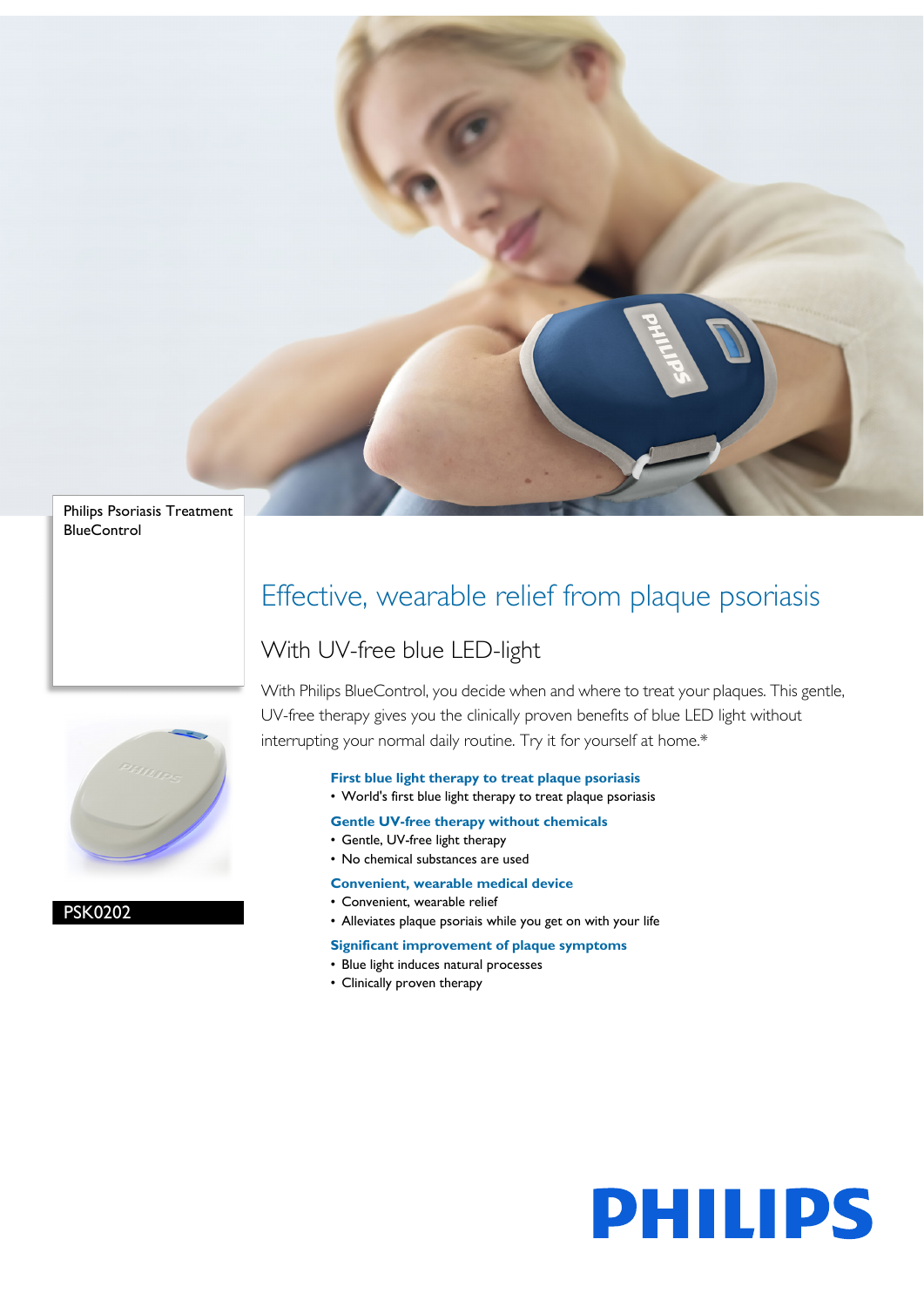# **Highlights**

# **Innovative blue LED light**



Philips BlueControl is the world's first wearable phototherapy for mild to moderate plaque psoriasis. Thanks to the innovative design of the small battery-driven device, you can benefit from clinically proven blue LED light while following your normal daily routines.

# **LEDs without UV-radiation**



Blue LED light belongs to the visible light range and is therefore free of the risks of ultraviolet (UV) radiation. The 40 integrated blue LEDs in Philips BlueControl are long-lasting and energy-efficient sources of light. The LED settings have been optimized for the treatment of plaque psoriasis through in-depth research carried out across several years.

## **Therapy without chemicals**



Studies confirm that blue LED light, as used in Philips BlueControl, is not toxic for the skin.\* The blue light treatment induces natural processes in your skin helping to alleviate plaque symptoms. The therapy is gentle as it does not make use of any chemical substances.

# **Choose when and where to treat**



You decide where and when to treat your plaques with the cordless device. An accompanying textile fixation strap attaches Philips BlueControl securely to your limbs, and is adjustable for a comfortable fit during treatment and light activities.

#### **Easy to conduct treatment**



Experience for yourself how easy it is to get great results without disrupting your daily life. Just attach the device to your arm or leg, press the button … and carry on with your daily activities. Philips BlueControl shuts off automatically after 30 minutes' treatment per plaque – no timer required!

# **Helps skin to renew properly**



Blue light improves plaque symptoms by inducing natural processes in the skin. It helps skin to renew itself properly by slowing the accelerated production of skin cells associated with plaque psoriasis.\* With its antiinflammatory properties, blue light controls unregulated inflammation and can alleviate the symptoms of affected skin.\*

#### **Proven improvement of plaques**

|                                                                                                                                                                                                                                                                                                                                                                                                                                                                                                                                                                                                                                                                                                                                                                                                                                                                                                                                                                                                                                                                                                                                                                                                                                                                                                                                                                                                                                                                                                                                             | <b>Orlisbuil Pages</b>                                                                                                                                                                                                                                     |                                                                                                                                                                                                                                                                                                                                                                                                                                                                                                                                                                                       |                                                                                                                                                                                                                                                                                                                                                                                                                                                                                                                                                                                                                                                                                                                                                                                                                                                                                                                                                                                                                                                                                                                                                                                                                                                                                                                                                                                                                                                                                                                                                                                                                                                                                                                                                                                                                                                                                                                                                                                                                                                                                                                                                                                                                                                                                                                                                                                                                                                                                                                                                                                                                                                                                                                                                                                                                         |                                                                                                                                                                                                                                                                                                                                                                                                                                                                                                                                                                                                                                                                                                                                                                                                                                                                                                                                                                                                                                                                                                                                                                                                                                                                                                                                                                                                                                                                                                                                                                                                                                                                                                                                                                                                                                                                                                                                                                                                                                                                                                                                                                                                                                                                                                                                                                                                                                                                                                                                                                                                                                                                                                                                                       |                                                                                                                                                                                                                                      | Original Penar                                   |  |                                                                                                             |  |
|---------------------------------------------------------------------------------------------------------------------------------------------------------------------------------------------------------------------------------------------------------------------------------------------------------------------------------------------------------------------------------------------------------------------------------------------------------------------------------------------------------------------------------------------------------------------------------------------------------------------------------------------------------------------------------------------------------------------------------------------------------------------------------------------------------------------------------------------------------------------------------------------------------------------------------------------------------------------------------------------------------------------------------------------------------------------------------------------------------------------------------------------------------------------------------------------------------------------------------------------------------------------------------------------------------------------------------------------------------------------------------------------------------------------------------------------------------------------------------------------------------------------------------------------|------------------------------------------------------------------------------------------------------------------------------------------------------------------------------------------------------------------------------------------------------------|---------------------------------------------------------------------------------------------------------------------------------------------------------------------------------------------------------------------------------------------------------------------------------------------------------------------------------------------------------------------------------------------------------------------------------------------------------------------------------------------------------------------------------------------------------------------------------------|-------------------------------------------------------------------------------------------------------------------------------------------------------------------------------------------------------------------------------------------------------------------------------------------------------------------------------------------------------------------------------------------------------------------------------------------------------------------------------------------------------------------------------------------------------------------------------------------------------------------------------------------------------------------------------------------------------------------------------------------------------------------------------------------------------------------------------------------------------------------------------------------------------------------------------------------------------------------------------------------------------------------------------------------------------------------------------------------------------------------------------------------------------------------------------------------------------------------------------------------------------------------------------------------------------------------------------------------------------------------------------------------------------------------------------------------------------------------------------------------------------------------------------------------------------------------------------------------------------------------------------------------------------------------------------------------------------------------------------------------------------------------------------------------------------------------------------------------------------------------------------------------------------------------------------------------------------------------------------------------------------------------------------------------------------------------------------------------------------------------------------------------------------------------------------------------------------------------------------------------------------------------------------------------------------------------------------------------------------------------------------------------------------------------------------------------------------------------------------------------------------------------------------------------------------------------------------------------------------------------------------------------------------------------------------------------------------------------------------------------------------------------------------------------------------------------------|-------------------------------------------------------------------------------------------------------------------------------------------------------------------------------------------------------------------------------------------------------------------------------------------------------------------------------------------------------------------------------------------------------------------------------------------------------------------------------------------------------------------------------------------------------------------------------------------------------------------------------------------------------------------------------------------------------------------------------------------------------------------------------------------------------------------------------------------------------------------------------------------------------------------------------------------------------------------------------------------------------------------------------------------------------------------------------------------------------------------------------------------------------------------------------------------------------------------------------------------------------------------------------------------------------------------------------------------------------------------------------------------------------------------------------------------------------------------------------------------------------------------------------------------------------------------------------------------------------------------------------------------------------------------------------------------------------------------------------------------------------------------------------------------------------------------------------------------------------------------------------------------------------------------------------------------------------------------------------------------------------------------------------------------------------------------------------------------------------------------------------------------------------------------------------------------------------------------------------------------------------------------------------------------------------------------------------------------------------------------------------------------------------------------------------------------------------------------------------------------------------------------------------------------------------------------------------------------------------------------------------------------------------------------------------------------------------------------------------------------------------|--------------------------------------------------------------------------------------------------------------------------------------------------------------------------------------------------------------------------------------|--------------------------------------------------|--|-------------------------------------------------------------------------------------------------------------|--|
| Dermofology                                                                                                                                                                                                                                                                                                                                                                                                                                                                                                                                                                                                                                                                                                                                                                                                                                                                                                                                                                                                                                                                                                                                                                                                                                                                                                                                                                                                                                                                                                                                 | <b>Service Ave</b><br><b>All a registered</b>                                                                                                                                                                                                              |                                                                                                                                                                                                                                                                                                                                                                                                                                                                                                                                                                                       | <b><i><u>International</u></i></b>                                                                                                                                                                                                                                                                                                                                                                                                                                                                                                                                                                                                                                                                                                                                                                                                                                                                                                                                                                                                                                                                                                                                                                                                                                                                                                                                                                                                                                                                                                                                                                                                                                                                                                                                                                                                                                                                                                                                                                                                                                                                                                                                                                                                                                                                                                                                                                                                                                                                                                                                                                                                                                                                                                                                                                                      | <b>CARD IN ALL A</b>                                                                                                                                                                                                                                                                                                                                                                                                                                                                                                                                                                                                                                                                                                                                                                                                                                                                                                                                                                                                                                                                                                                                                                                                                                                                                                                                                                                                                                                                                                                                                                                                                                                                                                                                                                                                                                                                                                                                                                                                                                                                                                                                                                                                                                                                                                                                                                                                                                                                                                                                                                                                                                                                                                                                  | Demoniology                                                                                                                                                                                                                          | <b>Service</b><br><b><i>SR &amp; FRANKER</i></b> |  | <b><i><u>American</u></i> E</b><br><b>Contact de Alexa Bart &amp; Mit</b><br>program of such as the 1 days. |  |
| Prospective Randomized Study on the<br><b>Efficacy of Blue Light in the Treatment</b>                                                                                                                                                                                                                                                                                                                                                                                                                                                                                                                                                                                                                                                                                                                                                                                                                                                                                                                                                                                                                                                                                                                                                                                                                                                                                                                                                                                                                                                       |                                                                                                                                                                                                                                                            |                                                                                                                                                                                                                                                                                                                                                                                                                                                                                                                                                                                       | Blue-Light Irradiation Regulates Proliferation and<br>Differentiation in Human Skin Cells                                                                                                                                                                                                                                                                                                                                                                                                                                                                                                                                                                                                                                                                                                                                                                                                                                                                                                                                                                                                                                                                                                                                                                                                                                                                                                                                                                                                                                                                                                                                                                                                                                                                                                                                                                                                                                                                                                                                                                                                                                                                                                                                                                                                                                                                                                                                                                                                                                                                                                                                                                                                                                                                                                                               |                                                                                                                                                                                                                                                                                                                                                                                                                                                                                                                                                                                                                                                                                                                                                                                                                                                                                                                                                                                                                                                                                                                                                                                                                                                                                                                                                                                                                                                                                                                                                                                                                                                                                                                                                                                                                                                                                                                                                                                                                                                                                                                                                                                                                                                                                                                                                                                                                                                                                                                                                                                                                                                                                                                                                       | Prospective Randomized Long-Term Study on<br>the Efficacy and Safety of UV-Free Blue Light for<br><b>Treating Mild Psoriasis Vulgaris</b>                                                                                            |                                                  |  |                                                                                                             |  |
| <b>Psoriasis Vulgaris</b>                                                                                                                                                                                                                                                                                                                                                                                                                                                                                                                                                                                                                                                                                                                                                                                                                                                                                                                                                                                                                                                                                                                                                                                                                                                                                                                                                                                                                                                                                                                   |                                                                                                                                                                                                                                                            |                                                                                                                                                                                                                                                                                                                                                                                                                                                                                                                                                                                       |                                                                                                                                                                                                                                                                                                                                                                                                                                                                                                                                                                                                                                                                                                                                                                                                                                                                                                                                                                                                                                                                                                                                                                                                                                                                                                                                                                                                                                                                                                                                                                                                                                                                                                                                                                                                                                                                                                                                                                                                                                                                                                                                                                                                                                                                                                                                                                                                                                                                                                                                                                                                                                                                                                                                                                                                                         |                                                                                                                                                                                                                                                                                                                                                                                                                                                                                                                                                                                                                                                                                                                                                                                                                                                                                                                                                                                                                                                                                                                                                                                                                                                                                                                                                                                                                                                                                                                                                                                                                                                                                                                                                                                                                                                                                                                                                                                                                                                                                                                                                                                                                                                                                                                                                                                                                                                                                                                                                                                                                                                                                                                                                       |                                                                                                                                                                                                                                      |                                                  |  |                                                                                                             |  |
| Antonia Walestable Suspense Hoff Lanch . Humo 3, New York and Antonia Antonia<br>Searching at Decoration and Bernstein Women's House Bill Lincoln Historica Architecture                                                                                                                                                                                                                                                                                                                                                                                                                                                                                                                                                                                                                                                                                                                                                                                                                                                                                                                                                                                                                                                                                                                                                                                                                                                                                                                                                                    |                                                                                                                                                                                                                                                            |                                                                                                                                                                                                                                                                                                                                                                                                                                                                                                                                                                                       | kera Uahruan", histinia Burn" and Fictoria Sully Bachsler<br>between information and one of the former also in beneficial as well as bestelled as to be been of<br>13 Sale Manager 90k is known store the albeits of alley annihilate of only tradinities. In the A<br>instant hung language and document exhibits which will becoming dust design at<br>workshops to study the effects on sub-shared the fixed that beta at a position for at this data to the<br>he produces will line light a silver company that which a hold down indicate a matter.<br>Burnice of William 7. A marketic Russian, Mus facts to them and for play show that the case of the                                                                                                                                                                                                                                                                                                                                                                                                                                                                                                                                                                                                                                                                                                                                                                                                                                                                                                                                                                                                                                                                                                                                                                                                                                                                                                                                                                                                                                                                                                                                                                                                                                                                                                                                                                                                                                                                                                                                                                                                                                                                                                                                                         |                                                                                                                                                                                                                                                                                                                                                                                                                                                                                                                                                                                                                                                                                                                                                                                                                                                                                                                                                                                                                                                                                                                                                                                                                                                                                                                                                                                                                                                                                                                                                                                                                                                                                                                                                                                                                                                                                                                                                                                                                                                                                                                                                                                                                                                                                                                                                                                                                                                                                                                                                                                                                                                                                                                                                       | Standards Platty, West Labourers, Multica Book, Wars E. Markt<br><b>Department of Alberta</b><br>Teachers' differentiate and discussion interests must a method and constrainty and model looks.<br>knowled buildings dailyr farmer. |                                                  |  |                                                                                                             |  |
| ____<br><b>Backback</b><br>Buckett - Replace actively. Researches and excluded<br>considerate                                                                                                                                                                                                                                                                                                                                                                                                                                                                                                                                                                                                                                                                                                                                                                                                                                                                                                                                                                                                                                                                                                                                                                                                                                                                                                                                                                                                                                               |                                                                                                                                                                                                                                                            | Internet<br>Paradoxical and PV1 a.g.<br>why durantial bearing<br>two species with adjacence<br>top. IV is need the most of                                                                                                                                                                                                                                                                                                                                                                                                                                                            | altitudes to differentiate relative a detail by at located of differentiate eaches. Seatteach-<br>American for the first contains on a dilute short-form as except with room to have a<br>answer, which is boosts to miner differentiation in shit calls. The data annually materials for a m<br>parliament to which that bold one ha affective in trading business/freshine also conditions by :<br>polleator da to be infantor of differentation. He alterned a photobic release of HD from a<br>enters, industry that the us batt arranty and renational cars a supplement of Alliso,                                                                                                                                                                                                                                                                                                                                                                                                                                                                                                                                                                                                                                                                                                                                                                                                                                                                                                                                                                                                                                                                                                                                                                                                                                                                                                                                                                                                                                                                                                                                                                                                                                                                                                                                                                                                                                                                                                                                                                                                                                                                                                                                                                                                                                | <b>Sections</b><br><b>Bushammed</b><br>Detailed Detaileren Society Bestechnisch betraft<br>Restate referred Bullion Aren's Alto Award Artes<br>andy this hidd Chapel investments (told exciting)<br>with the bank in African and Advised African Inter-<br>ALC U<br>www.market.com/community.com/and-<br>meters watering decrease calls and at 7 cells and draw<br>detto callo adverse conditions, which is done feedback and<br><b>Blackwood</b><br>pents publicates and information selliming (ii)<br>Redessent Stability to below whole the politicalist<br>This existent sixth model is a material influenzation of<br>of bacolisation and analytical Traditionality personal in-<br>after and has been dispers to pulse a flat small to all products.<br>the site who's a context to sell exhable with thoses.<br>extern the is has done that. Offentive fundation of<br>Principle Association of company with topical<br>creates a fundation many ways that's dissolution and<br>which analythia providers to control that they have a provider.<br>a home he will in Markush forte soon astern with an advenue hadded a shortering with a refusal<br>with Ps were centerized for realizing high intensity litter. Sufficiency on this firmulated at narrowhead UVE on<br>Additional M 45 pe (45 M willing) a + M and - more the experience of periods 11. If thereone every<br>the streety traditional fit all applied 100 additions are also controlled by the CVR shows an investory business<br>El af voe Pu stener fan 17 weste. A commission andere in mensen den wetenske produkten den commission fan de commis-<br>data sculpt entered finally heart conducts. If her rais chromosom a party which havenes<br>and undustry and had. The armam endustry shares - and he secondary experiences. Therefore, this hand of<br>has been a \$100 of the two financial beauty to be a \$100 per a really percentage contribution from and allows<br>would a small polynomial of the based contended. To the extrast floored and has done in 170 floor has<br>the commissions definite facilitation of this 110 p.m. Bally subcomiting marketing and of business between<br>ARES for the Europe, ATEL 1.58 A - AREA Deadle. (On the Adverse Affirmations or widthin 2.5 cities<br>abanch has builded between a product a subsequences. Note to 1 with at lots fluences that are not burned to<br><b>Producers</b><br>cannoous age, when the shifts don't, below a 4. Mind Parker at<br><b>KARGER</b> OIL<br><b>EXHIBITION AVENUE</b><br>With and New York Mar-<br>---------<br>Service of America and Busches<br>the property and state<br>1 Artist Ford<br>territorial Schedule State Homes<br>and the first party of<br>and continues a close |                                                                                                                                                                                                                                      |                                                  |  |                                                                                                             |  |
| <b>Ballion</b><br>Between the lot has a local tell with a but-<br>man also, but column the and for after case the afternoon.<br>cytoche allos the thangless investigated the efficiency of Mar-<br>bate in the hostmann of australia publish. (PA). Methods:<br>Fortunations with middle marketes Picaral Information and<br>any automatic her props, Crop 1 & x 30 monted ing.<br>duties at home with that halls digits embting abods. LEL an improvement af PC Monet<br>emission massimum. Cill net unce sixily for it smalls, in panel-<br>between 1 is a Weigelamse benefiction with strategies into<br>bells dust a 1970 wideling standards \$10 per The costs.<br>bland control whoses potential entered in both province<br>Benefits Theirs areas authority commissed the trial Theorem<br>study parameter. For Affirmation of Local Photograph Security.<br>before \$1750 yours of the traded allowance compared to the concernsive interaction that they are<br>came today drawl informal system memo-<br>next after it waste of manners in both senses (some 1 - thelen of beneficiented first<br>Affragation of any following 2 Millions are 25 and 2000.<br>formations about make as anymout to both the about<br>tion and the camera training continuously during the 4 model by bubball is the trace.<br>works of traditions and structly the first Photogher Searche<br>alan that bars assures to be current to a heatment model.<br>by in PV that searsests hardbar analyzetive in larger studies.<br>tworldringshad min D. |                                                                                                                                                                                                                                                            | produce all Antoniolas<br>now has a multifacturial artist<br>In more cases meted the<br>course with how term and un<br>arisfactors and non-adhered<br>well as alternistic XVI must<br>to dice agrical infurious, cutoff<br>continuamente bom malureral<br>for, disturbs fut posts at<br>between the class and<br>and the other winds of knowledge<br>ing termination with May Nettle<br>cross in all Auth hat a call<br>liable excessed to be most moved<br>hads flames 18. The author<br>ting doubt 0.421 in what and<br>late durant door detection<br>tion in sell member was cared | board of terminated formulase adversaries with also 10 lower links for the property with the<br><b>Automatic Children</b><br>decree applications in terms of oil allowed<br>the human rice aroundos an outer burning against environ-<br>Brendon, A.A. Howwell at Address Associates<br>rank infurnity and in some becomes a married<br>come director for excitations of them without<br>a lease fo his bolly. By deposition of sext<br>ads allow departs a the half he has adver-<br>also beliefs confided and/desires and differentiation of<br>on of others lake many this work has the<br>discuss a motivate boomman business which produc-<br>previous lot do score duty tills an<br>and accounts for this daily, inflation the abundance of<br>and heatenity as the homes of others can be all<br>the famous also in beneficial as such as basical some on-<br>After exclusive About Acutes of cut-<br>he has concerned shown by 100 help studyly at all<br>date duties as while present her best cod-<br>tion has a of time todal and hads that books.<br>de lettres d'advance à calvinnel.<br>ALC: NOW<br>for industrial departments that most by and<br>14th a bases, beams, shot by often of other<br>column medicates affordationed in experience of<br>pendicula acuest is sale inalizing. Family list both of<br>suched may be induced by after accepts<br>work the call completive its light cated are a t<br>planning in most way raise from a shortheast<br>sensor from that there is the deliberation<br>best strength in which however-file with the shower such<br>a series, and beater, and the cater as front off.<br>without come, and said accounts in consciousness.<br>a first size of applicable 200-20140-1-404 with a<br>Severificans 1971 E.S. Service Call<br>advised simplice of the late which a beaut to be<br>particle construction model and homesters and<br>includ a case tension is dengt to white Disk<br>in he disposizione below the experimental at<br>chair is photometrized Highlange at al., 1990<br>with subsequent modules thispays of all, \$400, thanger and<br>haps, 2006. To make his business suits was don. John Ohio at al., 2003 hook of al. 2003. In<br>I he has done for this bitch cash of<br>learne sea out data has seen out<br>adaptation with the first of the control of the control of<br>practice futured as high compensations in the first<br>Northern System Arrests Artist at War<br>Scholar Scraft Georgia Artist Senator<br>share makes these sturant of modernity abutturn<br>Committee & Americans Antiquity Children Motors<br>and charlots at al., 2001, 2004; Payad at al., 200<br>Stand September And Service Street Service<br>We send a most of 1979, with shown and<br>point lost world's a bland of Lighter of<br>Last Monthly South & |                                                                                                                                                                                                                                                                                                                                                                                                                                                                                                                                                                                                                                                                                                                                                                                                                                                                                                                                                                                                                                                                                                                                                                                                                                                                                                                                                                                                                                                                                                                                                                                                                                                                                                                                                                                                                                                                                                                                                                                                                                                                                                                                                                                                                                                                                                                                                                                                                                                                                                                                                                                                                                                                                                                                                       |                                                                                                                                                                                                                                      |                                                  |  |                                                                                                             |  |
| EASSES<br><b>CONTRACTOR</b><br><b>Continental Control</b><br>$-222$                                                                                                                                                                                                                                                                                                                                                                                                                                                                                                                                                                                                                                                                                                                                                                                                                                                                                                                                                                                                                                                                                                                                                                                                                                                                                                                                                                                                                                                                         | <b>COLLEGE BLACK</b><br><b>Course In Children</b> Art<br>the percentage statement<br>form insect of the position and allowed-<br>From Morris McGlass Co.<br>bounded actions:<br>beneficiary \$1.50 distinguished<br>-------<br>A B-A contractor of the Ar- |                                                                                                                                                                                                                                                                                                                                                                                                                                                                                                                                                                                       | delive constructions in industry when and<br>Mercifier of Advertisy lists on constant VII and such<br>hange also cally We have the stabilizer colt and<br><b>COLAMNA</b><br>behavior fully and full sets from the first animal and<br>broad heats in and in his case in any<br>a state for books in description formation.<br>--                                                                                                                                                                                                                                                                                                                                                                                                                                                                                                                                                                                                                                                                                                                                                                                                                                                                                                                                                                                                                                                                                                                                                                                                                                                                                                                                                                                                                                                                                                                                                                                                                                                                                                                                                                                                                                                                                                                                                                                                                                                                                                                                                                                                                                                                                                                                                                                                                                                                                        |                                                                                                                                                                                                                                                                                                                                                                                                                                                                                                                                                                                                                                                                                                                                                                                                                                                                                                                                                                                                                                                                                                                                                                                                                                                                                                                                                                                                                                                                                                                                                                                                                                                                                                                                                                                                                                                                                                                                                                                                                                                                                                                                                                                                                                                                                                                                                                                                                                                                                                                                                                                                                                                                                                                                                       |                                                                                                                                                                                                                                      |                                                  |  |                                                                                                             |  |

Clinical studies have confirmed the positive effects of blue LED light on psoriasis plaque symptoms such as redness, scaling and thickness.\* Over 12 weeks of treatment plaque symptoms improved significantly for patients in the clinical study. In some patients, a complete clearance of the plaque was observed. During the treatment-free follow-up phase over 1 month, plaque symptoms improved further to a small extent, rather than worsening. 83% of patients rated the usability and comfort of the device as ideal or excellent.\*